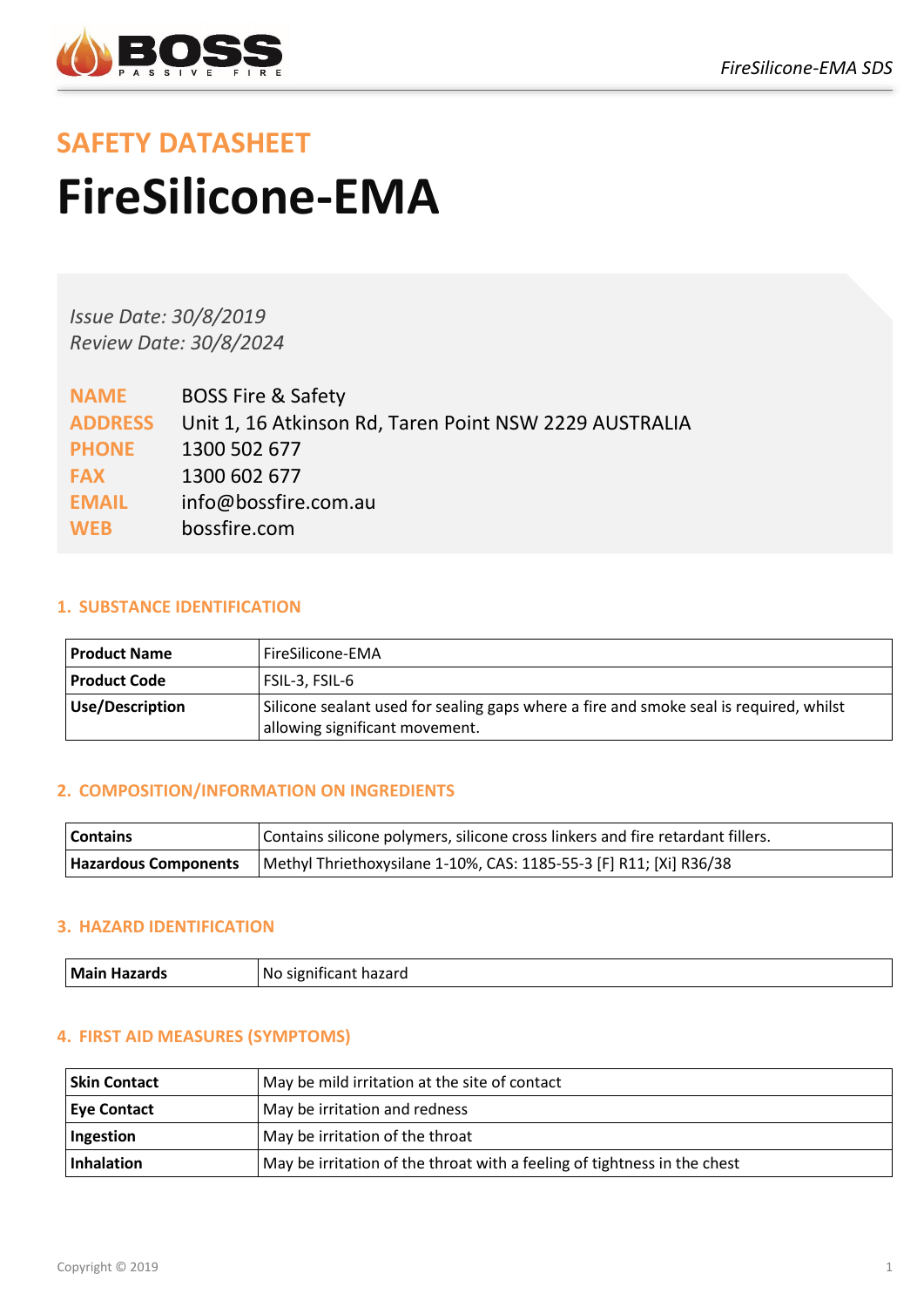

## **5. FIRST AID MEASURES (ACTION)**

| <b>Skin Contact</b> | Wash immediately with soap/cleanser and water, if symptoms persist obtain medical<br>advice. |
|---------------------|----------------------------------------------------------------------------------------------|
| <b>Eye Contact</b>  | Bathe eye with running water for 15 minutes. Seek medical attention.                         |
| Ingestion           | Wash out mouth with water and do not induce vomiting.<br>Seek medical attention immediately. |
| Inhalation          | Remove to fresh air and rest. Consult a doctor.                                              |

#### **6. FIRE FIGHTING MEASURES**

| <b>Extinguishing Media</b> | Suitable extinguishing media for the surrounding fire should be used |
|----------------------------|----------------------------------------------------------------------|
|                            | Special Exposure Hazards Use self-contained breathing apparatus      |

#### **7. ACCIDENTAL RELEASE MEASURES**

| <b>Personal Precautions</b>         | Ventilate area. Refer to section 9 of MSDS for personal protection details.                            |
|-------------------------------------|--------------------------------------------------------------------------------------------------------|
| Environmental<br><b>Precautions</b> | Do not discharge into drains or rivers.<br>Dispose of in accordance with local authority requirements. |
| <b>Clean-Up Procedures</b>          | Absorb in an inert material such as sand or absorbent granules,                                        |
|                                     | scoop up and await transfer.                                                                           |

# **8. HANDLING & STORAGE**

| <b>Handling Requirements</b> | Wear suitable protective clothing                                                                                                                                                                                                                      |
|------------------------------|--------------------------------------------------------------------------------------------------------------------------------------------------------------------------------------------------------------------------------------------------------|
| <b>Storage Conditions</b>    | Store in cool, dry, well ventilated areas. Store in original containers between +5°C and<br>$+25^{\circ}$ C. Storage outside these parameters will dramatically reduce shelf life and invalidates<br>all product warranties. - see section 11 of MSDS. |
| <b>Suitable Packaging</b>    | Must only be kept in original packaging                                                                                                                                                                                                                |

#### **9. EXPOSURE CONTROL & PERSONAL PROTECTION**

| <b>Exposure Limit Values</b>  | l None available                                              |
|-------------------------------|---------------------------------------------------------------|
| <b>Respiratory Protection</b> | Only use in well-ventilated area                              |
| <b>Hand Protection</b>        | Protective gloves                                             |
| <b>Eye Protection</b>         | Safety glasses with side shields. Ensure eye bath is to hand. |
| <b>Skin Protection</b>        | Protective clothing                                           |

## **10. PHYSICAL & CHEMICAL PROPERTIES**

| <b>State</b>  | Paste, hardening to plastic solid |
|---------------|-----------------------------------|
| <b>Colour</b> | White, grey, black                |
| <b>Odour</b>  | Barely perceptible odour          |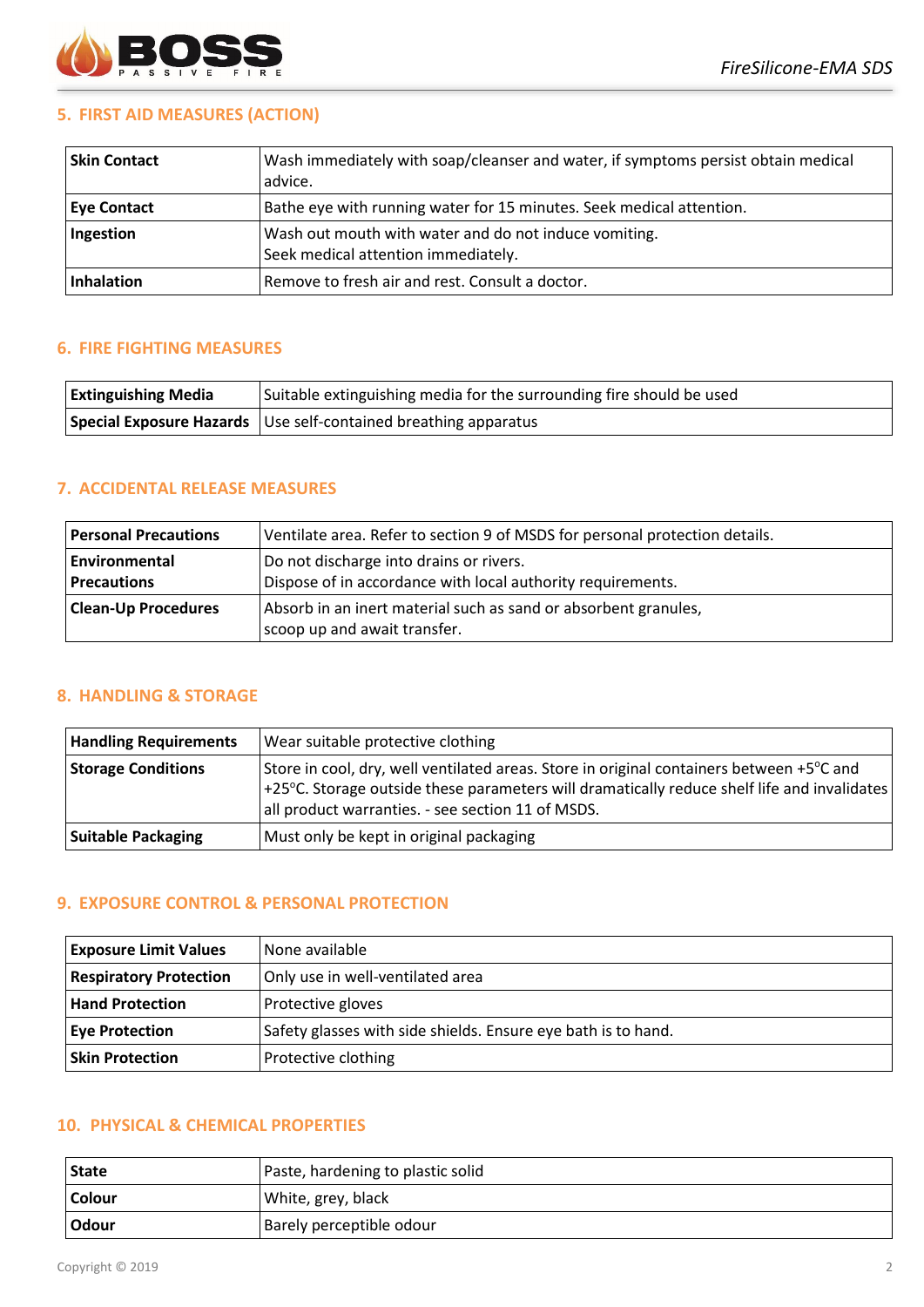

#### **10. PHYSICAL & CHEMICAL PROPERTIES CONTINUES**

| <b>Evaporation Rate</b>       | Not Applicable                 |
|-------------------------------|--------------------------------|
| Oxidising                     | Non-oxidising (by EC criteria) |
| <b>Solubility in Water</b>    | Insoluble                      |
| <b>Viscosity</b>              | Highly viscous                 |
| <b>Viscosity Value</b>        | Available on request           |
| <b>Viscosity Test Method</b>  | Available on request           |
| <b>Boiling Point/Range °C</b> | 100                            |
| Vapour Pressure mPa           | Available on request           |
| <b>Relative Density</b>       | 1.17 $kg/m3$                   |
| pH                            |                                |

## **11. STABILITY & REACTIVITY**

| <b>Stability</b>           | Stable under normal temperatures                                  |
|----------------------------|-------------------------------------------------------------------|
| <b>Conditions to avoid</b> | Heat, moist air, humidity, direct sunlight                        |
| <b>Materials to avoid</b>  | Strong oxidizing agents, strong acids                             |
| Haz. Decomp. Products      | In combustion emits toxic fumes of carbon dioxide/carbon monoxide |

#### **12. TOXICOLOGICAL INFORMATION**

| <b>Routes of Exposure</b> | Refer to section 4 of MSDS for routes of exposure and corresponding symptoms |
|---------------------------|------------------------------------------------------------------------------|
| <b>Acute Toxicity</b>     | I None known                                                                 |

#### **13. ECOLOGICAL INFORMATION**

| <b>Persistence &amp;</b><br><b>Degradability</b> | No data available   |
|--------------------------------------------------|---------------------|
| <b>Bio-Accumulative</b><br>Potential             | No data available   |
| Other Adverse Effects                            | l No data available |

#### **14. DISPOSAL CONSIDERATIONS**

| <b>Disposal Operations</b> | D1 tipping above or underground (eg. Landfill, etc) according to local or national<br>legislation. Do not discharge into drains or water ways. |
|----------------------------|------------------------------------------------------------------------------------------------------------------------------------------------|
| Disposal of Packaging      | Dispose of as normal industrial waste according to local or national legislation                                                               |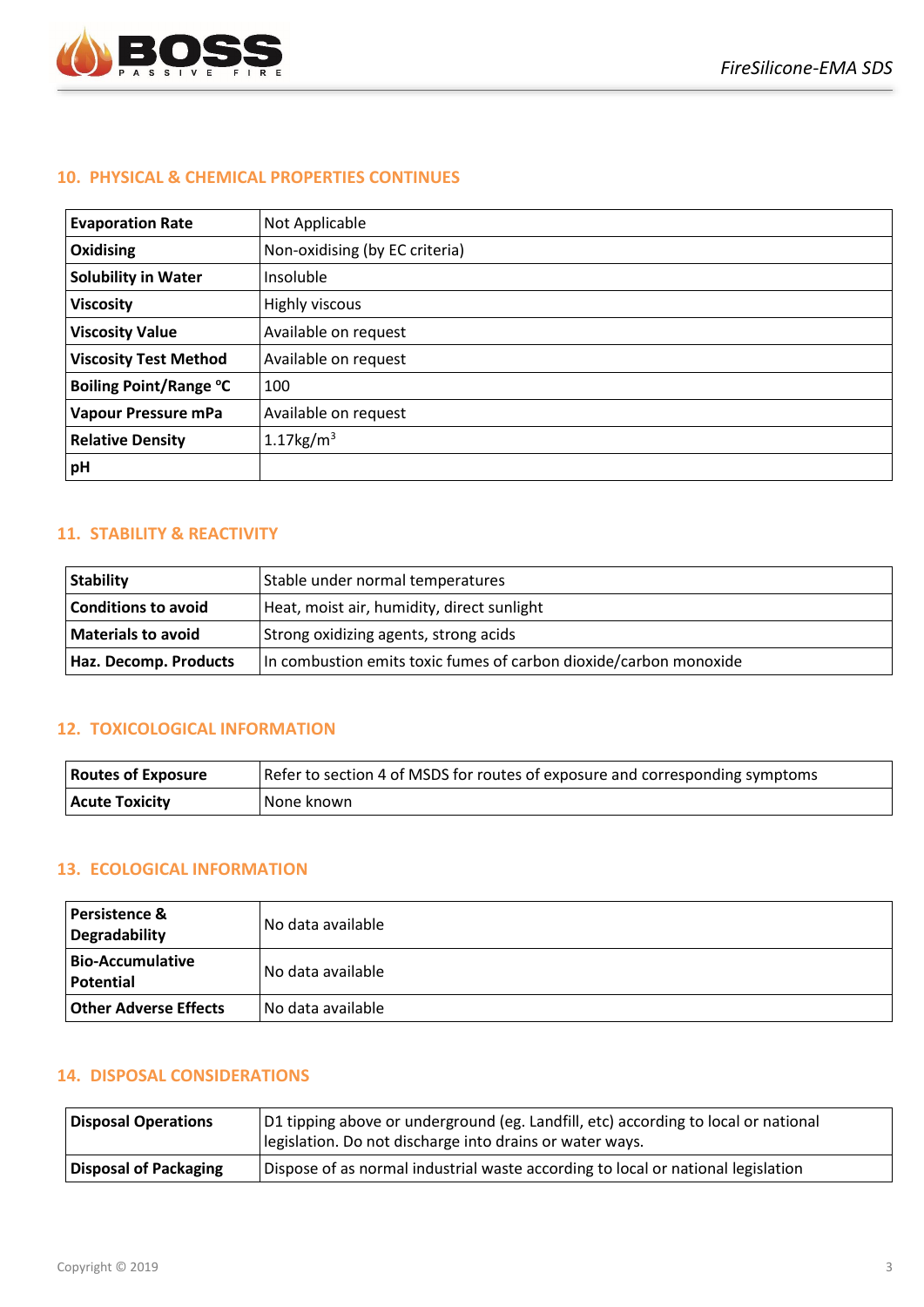

#### **15. TRANSPORT**

| <b>Transport Hazards</b> | No regulations apply for the transport of this material.<br>Not classified as hazardous for road, rail, sea or air transport. |
|--------------------------|-------------------------------------------------------------------------------------------------------------------------------|
| ADR / RID                |                                                                                                                               |
| UN no.                   |                                                                                                                               |
| <b>Shipping Name</b>     | "NOT SUBJECT TO ADR"                                                                                                          |
| IMDG / IMO               |                                                                                                                               |
| UN no.                   |                                                                                                                               |
| IATA / ICAO              |                                                                                                                               |
| UN no.                   |                                                                                                                               |

#### **16. REGULATORY INFORMATION**

| <b>Hazards Symbols</b> | No significant hazard                                                                                                                                                                                                                                                                                                                                                   |
|------------------------|-------------------------------------------------------------------------------------------------------------------------------------------------------------------------------------------------------------------------------------------------------------------------------------------------------------------------------------------------------------------------|
| <b>Note</b>            | The regulatory information given above only indicates the principal regulations<br>specifically applicable to the product described in the data sheet.<br>The user's attention is drawn to the possible existence of additional provisions which<br>complete these regulations. Refer to all applicable national, international and local<br>regulations or provisions. |

#### **17. ADDITIONAL INFORMATION**

| <b>Risk Phrases used in s.2</b> | R11: Highly flammable; R36/38: Irritating to eyes and skin                                                                                                                                                                                                                                                                                                                                                                                                                                                                                                             |
|---------------------------------|------------------------------------------------------------------------------------------------------------------------------------------------------------------------------------------------------------------------------------------------------------------------------------------------------------------------------------------------------------------------------------------------------------------------------------------------------------------------------------------------------------------------------------------------------------------------|
| <b>Legal Disclaimer</b>         | The information provided in this safety data sheet is correct to the best of our knowledge,<br>information and belief at the date of its publication. The information given is designed only<br>as guidance for safe handling, use, processing, storage, transportation, disposal and release<br>and is not considered a warranty or quality specification. The information relates only to<br>the specific material designated and may not be valid for such material used in combination<br>with any other materials or in any process unless specified in the text. |

#### **LIMITATION**

BOSS Fire & Safety Pty Ltd has provided the above information in good faith and to the best of its knowledge. Some of this information is based upon the SDS and technical information provided by other parties or manufacturers. We believe this information was correct at the time of publication, should any data come to BOSS Fire & Safety's attention relating to the safety or handling of the product described, BOSS Fire & Safety will amend this report. It is the users responsibility to ensure they have the current publication.

BOSS FIRE & SAFETY PTY LTD MAKES NO WARRANTIES, EXPRESSED OR IMPLIED, INCLUDING, BUT NOT LIMITED TO, ANY IMPLIED WARRANTY OF MERCHANTABILITY OR FITNESS FOR A PARTICULAR PURPOSE OR COURSE OF PERFORMANCE OR USAGE OF TRADE.